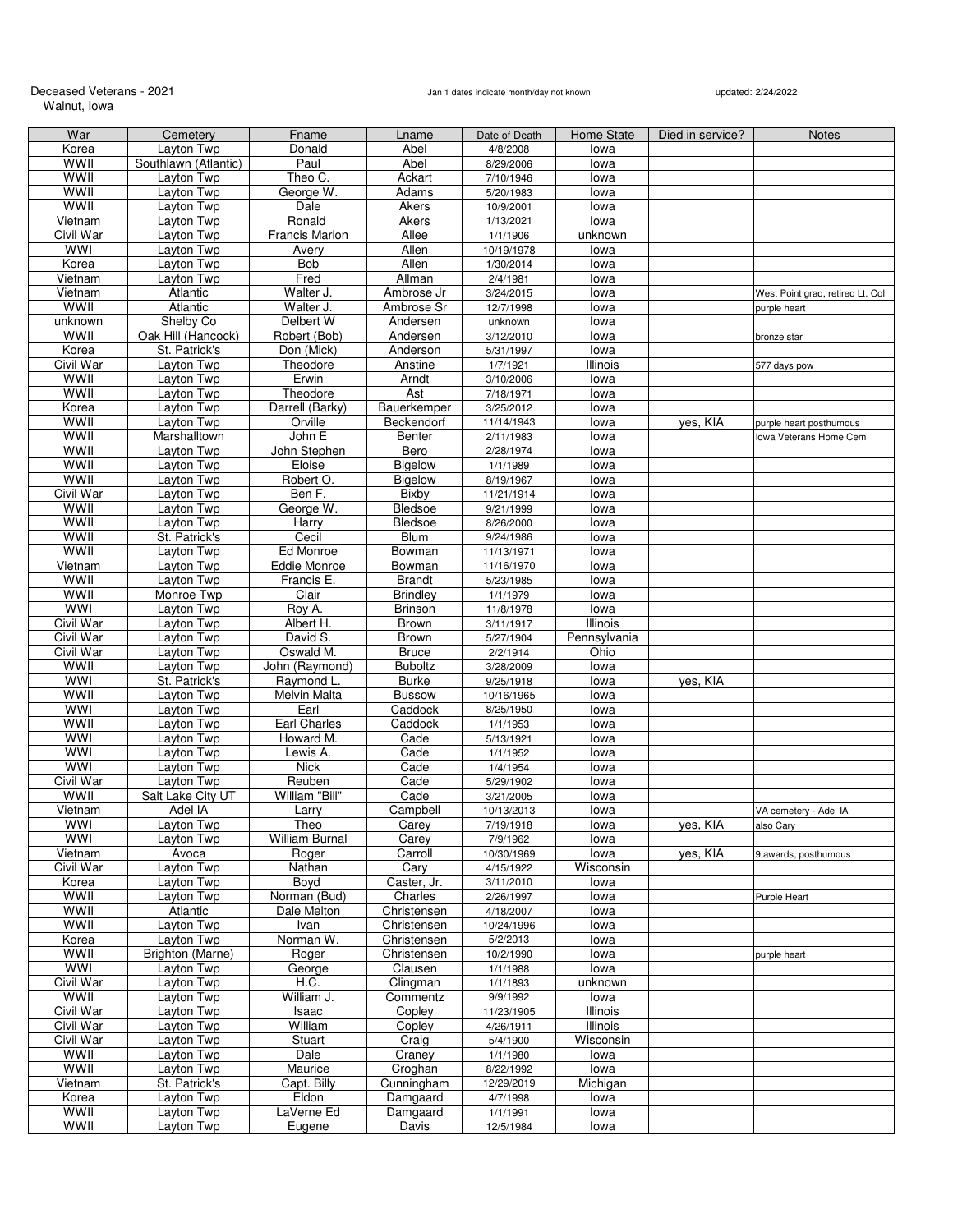Deceased Veterans - 2021 **Deceased Veterans - 2021** Jan 1 dates indicate month/day not known updated: 2/24/2022 Walnut, Iowa

| War              | Cemetery             | Fname             | Lname           | Date of Death | Home State | Died in service? | <b>Notes</b>                   |
|------------------|----------------------|-------------------|-----------------|---------------|------------|------------------|--------------------------------|
| WWII             | Layton Twp           | Devee (Bill)      | Donohoe         | 5/19/2000     | lowa       |                  | Pearl Harbor survivor          |
| <b>WWI</b>       | Layton Twp           | William           | Dose            | 7/7/1961      | lowa       |                  |                                |
| Civil War        | St. Patrick's        | Francis           | Drake           | 1/1/1882      | lowa       |                  |                                |
| Civil War        | Layton Twp           | Z.D.              | Drake           | 2/24/1929     | New Jersey |                  |                                |
| WWI              |                      |                   | Dressler        |               |            |                  |                                |
|                  | Layton Twp           | Charles H.        |                 | 1/1/1966      | lowa       |                  |                                |
| Civil War        | Layton Twp           | Ira H.            | Dyson           | 10/5/1888     | lowa       |                  |                                |
| Vietnam          | Layton Twp           | Gene              | Eblen           | 11/19/2015    | lowa       |                  |                                |
| Korea            | Layton Twp           | Duane             | Ellison         | 11/18/1986    | lowa       |                  |                                |
| WWII             | Layton Twp           | Malvern           | Erickson        | 5/9/1981      | lowa       |                  |                                |
| Vietnam          | Layton Twp           | Robert "Bob"      | Eslick          | 1/10/2002     | lowa       |                  |                                |
| WWII             | Layton Twp           | William A. (Bill) | Eslick          | 5/7/2001      | lowa       |                  |                                |
| WWII             | Layton Twp           | William Green     | Eslick          | 7/25/1960     | lowa       |                  |                                |
| <b>WWI</b>       | Layton Twp           | William H.        | Felker          | 1/1/1958      | lowa       |                  |                                |
| <b>Civil War</b> | Layton Twp           | Aaron             | Fell            | 3/16/1908     | Ohio       |                  |                                |
|                  | Layton Twp           |                   |                 |               |            |                  |                                |
| Vietnam          |                      | David             | Fell            | 1/13/2015     | lowa       |                  | Bay of Pigs                    |
| WWII             | Layton Twp           | George            | Fell            | 7/29/1992     | lowa       |                  |                                |
| WWII             | Layton Twp           | Phil              | Fell            | 1/28/1992     | lowa       |                  |                                |
| WWII             | Layton Twp           | Tom               | Fell            | 10/16/2010    | lowa       |                  |                                |
| <b>WWII</b>      | Layton Twp           | Sharlene          | (Osler) Fischer | 5/2/2001      | lowa       |                  |                                |
| Span-Am          | Layton Twp           | Robert            | Foote           | 2/12/1920     | lowa       |                  |                                |
| Span-Am          | Layton Twp           | Wilbert           | Foote           | 2/8/1912      | lowa       |                  |                                |
| WWII             | Memphis TN           | Newell            | Forbes          | 5/10/1984     | lowa       |                  | Memphis National Cem           |
| WWII             | Oakwood (Lewis)      | Perry             | Forsythe        | 7/25/1971     | lowa       |                  |                                |
|                  |                      |                   |                 |               |            |                  |                                |
| <b>WWII</b>      | Layton Twp           | Kenneth           | Fredrechsen     | 12/11/2004    | lowa       |                  |                                |
| <b>WWI</b>       | Layton Twp           | Lewis             | Fredrechsen     | 10/3/1982     | lowa       |                  |                                |
| unknown          | California           | Cletus            | Fresener        | unknown       | lowa       |                  |                                |
| <b>WWI</b>       | Layton Twp           | John A.           | Fresener        | 1/1/1965      | lowa       |                  |                                |
| WWII             | Layton Twp           | Robert W.         | Fresener        | 5/18/2009     | lowa       |                  |                                |
| WWII             | Layton Twp           | George H.         | Fries           | 2/8/1960      | lowa       |                  |                                |
| <b>Civil War</b> | Layton Twp           | Milton B.         | Frisbie         | 5/8/1906      | New York   |                  |                                |
| Civil War        | St. Patrick's        | Thomas            | Gaffey          | 12/30/1890    | Wisconsin  |                  |                                |
|                  |                      |                   |                 |               |            |                  |                                |
| Vietnam          | Maple Grove (Audubon | Kent              | Garnett         | 6/7/1993      | lowa       |                  |                                |
| <b>Civil War</b> | Layton Twp           | John G.           | Gassnick        | 1/1/1903      | Illinois   |                  |                                |
| WWII             | Layton Twp           | Harold            | Ginn            | 1/1/1990      | lowa       |                  |                                |
| Korea            | Layton Twp           | Lewis P.          | Glenn           | 6/8/1992      | lowa       |                  |                                |
| <b>WWI</b>       | Layton Twp           | George            | Glissmann       | 1/1/1962      | lowa       |                  |                                |
| WWII             | Layton Twp           | LeRoy             | Glissmann       | 1/1/2009      | lowa       |                  |                                |
| <b>WWI</b>       | Layton Twp           | Otto              | Goettsch        | 7/21/1994     | lowa       |                  | last survivor WWI              |
| <b>WWII</b>      | Coleridge NE         | David             | Graham          | 5/21/2009     | lowa       |                  |                                |
| Korea            | Layton Twp           | Elmer             | Gries           | 1/31/1989     | lowa       |                  |                                |
| WWII             | Oak Hill (Hancock)   | Albert            | Griffith        | 8/16/1961     | lowa       |                  |                                |
|                  |                      |                   |                 |               |            |                  |                                |
| WWII             | Layton Twp           | Donald Bud        | Griffith        | 12/6/2009     | lowa       |                  |                                |
| WWII             | Layton Twp           | Edith Mary        | Griffith        | 3/30/1996     | lowa       |                  |                                |
| WWII             | Oak Hill (Hancock)   | Fred              | Griffith        | 3/30/1998     | lowa       |                  |                                |
| Span-Am          | Layton Twp           | Ezra              | Gumbert         | 5/8/1966      | Wisconsin  |                  |                                |
| Civil War        | Layton Twp           | George E.         | Hall            | 8/7/1890      | Illinois   |                  |                                |
| Korea            | Layton Twp           | Marvin            | Hamilton        | 4/5/2007      | lowa       |                  |                                |
| <b>WWI</b>       | Layton Twp           | Earl S.           | Hammond         | 1/1/1970      | lowa       |                  |                                |
| wwii             | Graceland (Avoca)    | Dale W            | Hansen          | 1/17/2005     | lowa       |                  |                                |
| <b>WWI</b>       | Layton Twp           | Ed                | Hansen          | 1/1/1918      | lowa       |                  |                                |
|                  |                      |                   |                 |               |            | yes              | Died of spanish flu New Jersey |
| WWII             | St. Patrick's        | Harold            | Hansen          | 4/15/2009     | lowa       |                  |                                |
| <b>WWI</b>       | Layton Twp           | William           | Hansen          | 11/4/1978     | lowa       |                  |                                |
| WWII             | Layton Twp           | Woodrow           | Hansen          | 7/29/1990     | lowa       |                  |                                |
| WWII             | Layton Twp           | Paul              | Harmsen         | 10/6/1975     | lowa       |                  |                                |
| <b>WWI</b>       | Layton Twp           | Bernard           | Hass            | 1/1/1958      | lowa       |                  |                                |
| WWII             | Layton Twp           | John W.           | Heiny           | 5/12/1974     | lowa       |                  |                                |
| WWII             | Atlantic             | Wayne J.          | Henningsen      | 12/24/1997    | lowa       |                  |                                |
| <b>WWII</b>      | Layton Twp           | Clifford          | Heyne           | 6/19/1997     | lowa       |                  |                                |
| Vietnam          | Layton Twp           | Thomas            | Hoffman         | 5/28/2015     | lowa       |                  |                                |
| WWII             | Oak Hill (Brayton)   | Wayne G           | Hoffman         |               |            |                  |                                |
|                  |                      |                   |                 | 1/1/1989      | lowa       |                  |                                |
| <b>WWII</b>      | Layton Twp           | Dale              | Hoffmann        | 1/1/1977      | lowa       |                  |                                |
| WWII             | Graceland (Avoca)    | Donald (Bud)      | Holtz           | 6/22/1981     | lowa       |                  |                                |
| <b>WWII</b>      | Layton Twp           | Edwin A.          | Holtz           | 4/14/1973     | lowa       |                  |                                |
| <b>WWII</b>      | Graceland (Avoca)    | Marvin            | <b>Holtz</b>    | 7/7/1996      | lowa       |                  |                                |
| WWII             | Monroe Twp           | Mervin            | Holtz           | 1/1/1988      | lowa       |                  |                                |
| Civil War        | Layton Twp           | John G            | Honeywell       | 5/18/1925     | Illinois   |                  |                                |
| WWII             | Layton Twp           | Everett L.        | Hoover          | 3/26/1945     | lowa       | yes, KIA         |                                |
| Civil War        | Layton Twp           | James C.          | Howard          | 1/1/1924      | Indiana    |                  |                                |
|                  |                      |                   |                 |               |            |                  |                                |
| Civil War        | St. Patrick's        | <b>Ulick</b>      | Howard          | 8/27/1905     | Illinois   |                  |                                |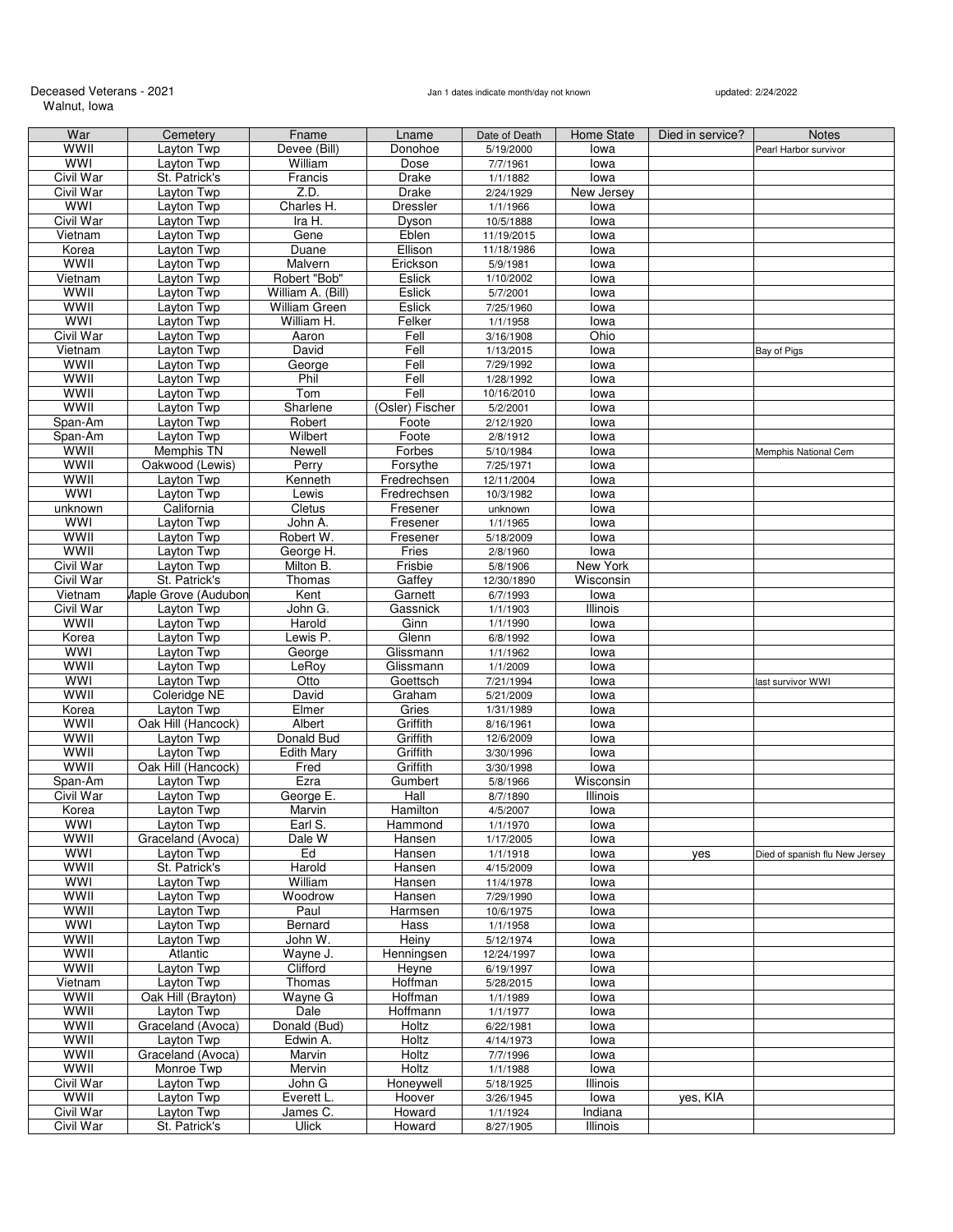### Deceased Veterans - 2021 **Deceased Veterans - 2021** Jan 1 dates indicate month/day not known updated: 2/24/2022 Walnut, Iowa

| War              | Cemetery             | Fname          | Lname           | Date of Death | Home State | Died in service? | <b>Notes</b>                    |
|------------------|----------------------|----------------|-----------------|---------------|------------|------------------|---------------------------------|
| Korea            | Layton Twp           | Marvin         | Howell          | 10/6/2007     | lowa       |                  |                                 |
| <b>WWII</b>      | Layton Twp           | Wilber         | Hubbard         | 4/25/2020     | lowa       |                  |                                 |
| Vietnam          | Layton Twp           | Clark          | Hubbard         | 12/19/2007    | lowa       |                  |                                 |
| Korea            | St. Patrick's        | Charles        | Hughes          | 2/7/2014      | lowa       |                  |                                 |
| <b>Civil War</b> | Layton Twp           | William        | Hulin           | 5/15/1898     | Ohio       |                  |                                 |
| WWII             | Layton Twp           | Eugene A.      | Hutton          | 5/2/2010      | lowa       |                  |                                 |
| WWII             | Layton Twp           | John           | lgoe            | 5/2/1977      | lowa       |                  |                                 |
| <b>WWI</b>       | Layton Twp           | Dell C.        | Jacobsen        | 1/1/1969      | lowa       |                  |                                 |
| <b>WWII</b>      | Graceland (Avoca)    | Fred           | Jacobsen        | 8/8/1961      | lowa       |                  |                                 |
| unknown          | Florida              | Harold         | Jacobsen        | unknown       | lowa       |                  |                                 |
| <b>WWI</b>       | Shelby               | Fred           | Jetschat        | 10/9/1978     | lowa       |                  |                                 |
| WWII             | Layton Twp           | Bruno          | Johannsen       | 7/15/2007     | lowa       |                  |                                 |
| <b>WWII</b>      | Layton Twp           | Kenneth        | Johnk           | 8/24/1994     | lowa       |                  |                                 |
| WWII             | Layton Twp           |                | Johnson         | 12/31/1987    |            |                  |                                 |
|                  |                      | Jay J.         |                 |               | lowa       |                  |                                 |
| Korea<br>WWII    | Layton Twp           | David J.       | Jones           | 1/1/1983      | lowa       |                  |                                 |
|                  | Arlington VA         | Glen           | Juelsgaard      | 3/15/1991     | lowa       |                  | Arlington National Cem          |
| WWII             | Layton Twp           | John           | Juhl            | 10/16/1989    | lowa       |                  |                                 |
| <b>WWI</b>       | Layton Twp           | Herman         | Kahl            | 1/5/1985      | lowa       |                  |                                 |
| WWII             | Atlantic             | Clarence       | Kardell         | 1/14/1996     | lowa       |                  |                                 |
| Span-Am          | Layton Twp           | Christian      | Kaus            | 7/7/1899      | Wyoming    | yes              | also Von Kaus, died of disease  |
| Vietnam          | Layton Twp           | Dale           | Knudtson        | 9/27/1977     | lowa       |                  |                                 |
| Vietnam          | Grove, OK            | Glen           | Knudtson        | 11/2/1996     | lowa       |                  |                                 |
| Vietnam          | Layton Twp           | Vernon         | Knudtson        | 10/7/1984     | lowa       |                  |                                 |
| Vietnam          | Layton Twp           | Walt           | Knudtson        | 11/27/2020    | lowa       |                  |                                 |
| <b>WWI</b>       | Layton Twp           | Herman H.      | Kock            | 9/30/1967     | lowa       |                  |                                 |
| Civil War        | Layton Twp           | Christopher    | Koehler         | 3/14/1895     | Illinois   |                  |                                 |
| WWII             | Layton Twp           | Alvin E.       | Koehrsen        | 2/24/1961     | lowa       |                  |                                 |
| WWII             | Layton Twp           | Arthur         | Koehrsen        | 1/1/1992      | lowa       |                  |                                 |
| WWI              | Layton Twp           | Herbert        | Koehrsen        | 8/31/1981     | lowa       |                  |                                 |
| <b>WWI</b>       | Layton Twp           | Arthur H.      | Koeppe          | 1/1/1970      | lowa       |                  |                                 |
| WWII             | Atlantic             | Daryl          | Kohlscheen      | 1/1/1978      | lowa       |                  |                                 |
| WWI              | Layton Twp           | <b>Harry</b>   | Koll            | 1/1/1970      | lowa       |                  |                                 |
| <b>WWI</b>       | Layton Twp           | William C.     | Koos            | 10/5/1918     | lowa       | yes, KIA         |                                 |
| Korea            | Layton Twp           | Alden          | Krueger         | 12/1/2017     | lowa       |                  |                                 |
| Korea            | Layton Twp           | George         | Krueger         | 8/3/1997      | lowa       |                  |                                 |
| <b>WWII</b>      | Layton Twp           | Orville        | Krueger         | 12/13/2005    | lowa       |                  |                                 |
| WWII             | Layton Twp           | Harold         | Kuchel          | 1/1/1986      | lowa       |                  |                                 |
| <b>WWII</b>      | Layton Twp           | Maurice        | Kuhr            | 1/4/1994      | lowa       |                  |                                 |
|                  |                      |                |                 |               |            |                  |                                 |
| <b>WWII</b>      | Layton Twp           | Harold         | Lafrentz        | 1/1/1986      | lowa       |                  |                                 |
| WWII             | Layton Twp           | Dale           | Lambertson      | 10/7/2012     | lowa       |                  | purple heart                    |
| <b>WWII</b>      | Layton Twp           | Orvis          | Lambertson      | 5/8/1980      | lowa       |                  |                                 |
| WWI              | Oakwood (Casey)      | Carl           | Langbehn        | 1/1/1986      | lowa       |                  |                                 |
| WWI              | Layton Twp           | Claus          | Langholz        | 10/16/1973    | lowa       |                  |                                 |
| Korea            | Layton Twp           | Darald         | Larsen          | 10/5/2007     | lowa       |                  |                                 |
| WWI              | Layton Twp           | G. Dewey       | Larsen          | 1/1/1962      | lowa       |                  |                                 |
| Civil War        | St. Patrick's        | Patrick        | Lawless         | 8/27/1887     | Maine      |                  | 'grave lost"                    |
| <b>WWI</b>       | Layton Twp           | Harry E.       | League          | 5/13/1968     | lowa       |                  |                                 |
| Korea            | Layton Twp           | Jerry          | League          | 6/28/2008     | lowa       |                  |                                 |
| WWII             | Layton Twp           | William (Bill) | League          | 8/7/2009      | lowa       |                  |                                 |
| Korea            | Layton Twp           | Byron          | Lebeck          | 12/19/2013    | lowa       |                  |                                 |
| WWI              | Layton Twp           | Emil           | Lebeck          | 1/1/1983      | lowa       |                  |                                 |
| <b>WWI</b>       | Oak Hill (Hancock)   | Harry          | Lehnhardt       | 11/16/1958    | lowa       |                  |                                 |
| WWII             | Layton Twp           | Russell        | Lehnhardt       | 11/1/2014     | lowa       |                  |                                 |
| WWI              | Layton Twp           | Julius         | Lensch          | 1/1/1985      | lowa       |                  |                                 |
| <b>WWI</b>       | Layton Twp           | Fred H.        | Lewis           | 1/1/1955      | lowa       |                  |                                 |
| Vietnam          | Harlan               | Dean           | Linden          | 4/18/2013     | lowa       |                  |                                 |
| Korea            | Cuppy's Grove        | Dewey          | Linden          | 12/20/2021    | lowa       |                  |                                 |
| Vietnam          | Layton Twp           | John           | Linfor          | 6/21/2008     | lowa       |                  |                                 |
| WWII             | Layton Twp           | Robert G.      | Linfor          | 4/25/1968     | lowa       |                  |                                 |
| <b>WWII</b>      | Layton Twp           | Charles LeRoy  | Linn            | 11/6/1942     | lowa       |                  | died in plane crash - St. Louis |
| Civil War        | Layton Twp           | Oscar F.       | Lodge           | 10/1/1913     | lowa       | yes              |                                 |
| WWII             | Layton Twp           | Leston         | Longnecker      |               |            |                  |                                 |
| <b>WWII</b>      |                      |                |                 | 2/12/2000     | lowa       |                  |                                 |
|                  | Grant's Pass, Oregon | George E.      | Makepeace       | 2/9/1990      | lowa       |                  |                                 |
| Civil War        | Layton Twp           | Edward G.      | Marsh           | 1/2/1879      | unknown    |                  |                                 |
| WWII             | St. Patrick's        | Carl           | Martin          | 1/28/2014     | lowa       |                  |                                 |
| Vietnam          | Layton Twp           | Stanley        | <b>Matthies</b> | 12/15/1992    | lowa       |                  |                                 |
| WWII             | Layton Twp           | Paul           | McAvoy          | 1/26/1992     | lowa       |                  |                                 |
| none             | lowa                 | Michael        | McCabe          | 12/18/2008    | lowa       |                  |                                 |
| Korea            | Layton Twp           | Ernest         | McCallister     | 3/11/1999     | lowa       |                  |                                 |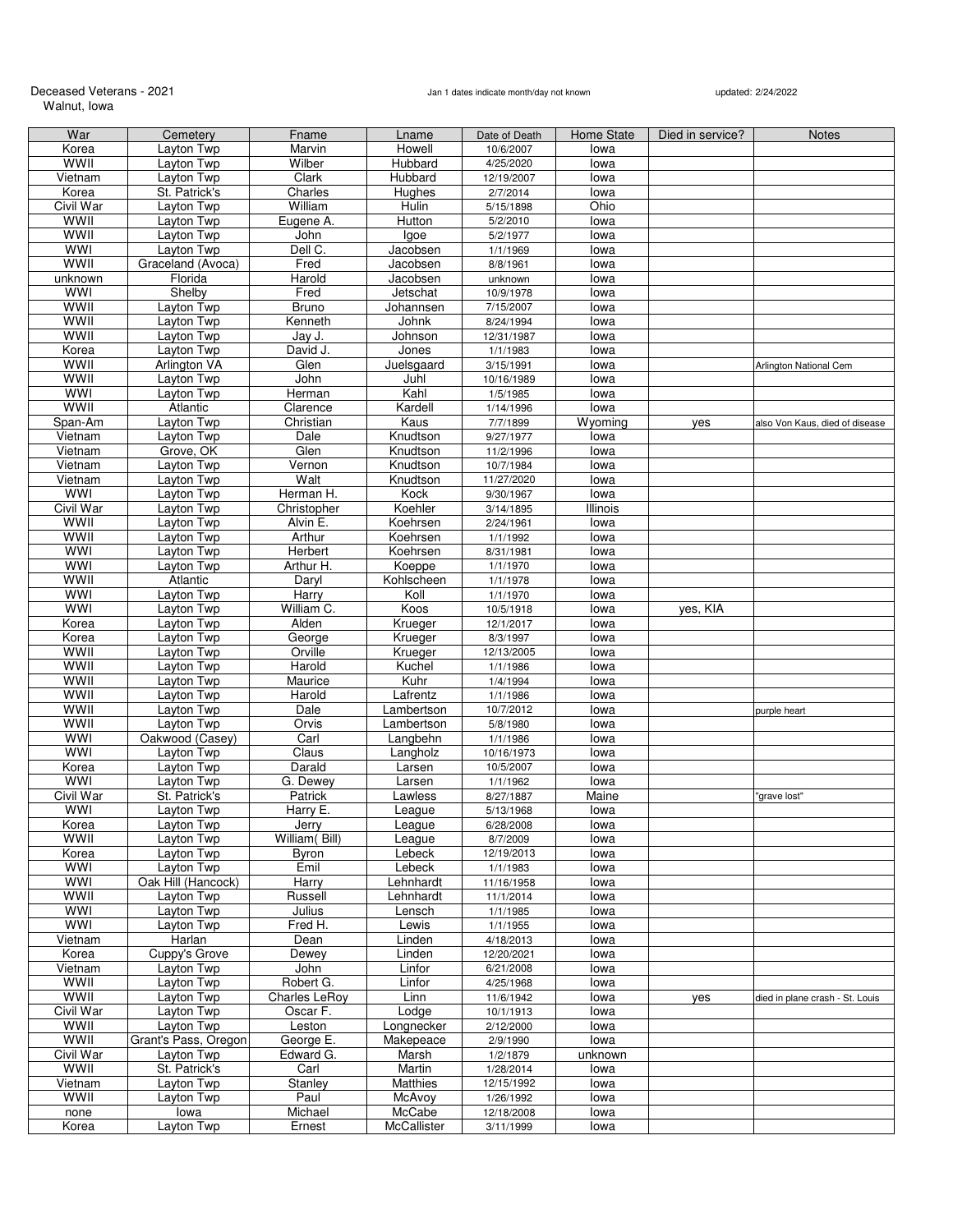### Deceased Veterans - 2021 **Deceased Veterans - 2021** Jan 1 dates indicate month/day not known updated: 2/24/2022 Walnut, Iowa

| War              |                   |                       |                 |               |              |                  |                                 |
|------------------|-------------------|-----------------------|-----------------|---------------|--------------|------------------|---------------------------------|
|                  | Cemetery          | Fname                 | Lname           | Date of Death | Home State   | Died in service? | <b>Notes</b>                    |
| WWI              | St. Patrick's     | Raymond M.            | <b>McCarty</b>  | 3/19/1968     | lowa         |                  |                                 |
| WWII             | unknown           | James                 | McCloud         | 1/1/1945      | lowa         | yes, KIA         |                                 |
| <b>WWI</b>       | Layton Twp        | Earl                  | McCoy           | 1/1/1919      | lowa         | yes              | Died of disease Camp Lewis      |
|                  |                   |                       |                 |               |              |                  |                                 |
| WWII             | Layton Twp        | Austin                | McDermott       | 10/20/1981    | lowa         |                  |                                 |
| Korea            | Layton Twp        | Richard               | McDermott       | 4/19/1993     | lowa         |                  |                                 |
| WWI              | St. Patrick's     | Thomas P.             | McDermott       | 3/10/1966     | lowa         |                  |                                 |
| <b>WWII</b>      | Layton Twp        | John                  | McGill          | 9/28/1992     | lowa         |                  |                                 |
|                  |                   |                       |                 |               |              |                  |                                 |
| <b>Civil War</b> | Layton Twp        | <b>Francis Marion</b> | McGimsey        | 2/12/1893     | Indiana      |                  |                                 |
| Civil War        | Layton Twp        | John                  | <b>McGimsey</b> | unknown       | unknown      |                  |                                 |
| WWII             | Layton Twp        | Vincent               | McMurchie       | 10/24/1981    | lowa         |                  |                                 |
| WWI              |                   |                       |                 |               |              |                  |                                 |
|                  | St. Patrick's     | James C.              | Menefee         | 1/11/1959     | lowa         |                  |                                 |
| WWII             | Layton Twp        | George                | Mertz           | 12/4/2020     | lowa         |                  |                                 |
| <b>WWII</b>      | Calvary (Omaha)   | LaVerne               | Mertz           | 7/17/2020     | lowa         |                  |                                 |
| WWII             | Layton Twp        | Darrel E.             | Middleton       | 1/1/2003      | lowa         |                  |                                 |
|                  |                   |                       |                 |               |              |                  |                                 |
| unknown          | Minden            | Allen                 | Miller          | unknown       | lowa         |                  |                                 |
| WWII             | Layton Twp        | Marvin John           | Moller          | 1/12/1964     | lowa         |                  |                                 |
| Korea            | unknown           | <b>Frances Elaine</b> | Moore           | unknown       | lowa         |                  |                                 |
| Civil War        | Layton Twp        | Orris                 | Mosher          | 1/1/1922      | Illinois     |                  |                                 |
|                  |                   |                       |                 |               |              |                  |                                 |
| <b>WWI</b>       | Layton Twp        | Augusta W.            | Mueller         | 11/11/1959    | lowa         |                  |                                 |
| Korea            | Layton Twp        | Milton                | Mueller         | 12/24/2020    | lowa         |                  |                                 |
| Civil War        | Layton Twp        | Cyrus Langworthy      | Murphy          | 6/4/1888      | Illinois     |                  |                                 |
|                  |                   |                       |                 |               |              |                  |                                 |
| Korea            | Layton Twp        | John (Vernon)         | Murray          | 9/21/2007     | lowa         |                  |                                 |
| WWI              | St. Patrick's     | John L.               | Murray          | 3/12/1971     | lowa         |                  |                                 |
| <b>WWI</b>       | Monroe Twp        | Clarence              | Mutum           | 1/7/1974      | lowa         |                  |                                 |
| Vietnam          | Monroe Twp        | Earl                  | Mutum           | 5/20/2013     | lowa         |                  |                                 |
|                  |                   |                       |                 |               |              |                  |                                 |
| WWII             | Fullerton NE cem  | Louis                 | <b>Myers</b>    | 6/18/2003     | lowa         |                  | Jap POW 3 1/2 yrs. Bataan March |
| Vietnam          | Fullerton NE cem  | Louis Jr (Ed)         | <b>Myers</b>    | 6/30/2013     | lowa         |                  |                                 |
| WWI              | Layton Twp        | Orville               | <b>Myers</b>    | 1/1/1981      | lowa         |                  |                                 |
| <b>WWI</b>       |                   |                       |                 |               |              |                  |                                 |
|                  | Layton Twp        | Roy H.                | <b>Myers</b>    | 1/1/1918      | lowa         | yes, KIA         |                                 |
| <b>WWII</b>      | Layton Twp        | Clifford M.           | Neff            | 3/21/1968     | lowa         |                  |                                 |
| Civil War        | Layton Twp        | John H.               | Neff            | 1/1/1909      | Illinois     |                  |                                 |
| WWI              | Layton Twp        | Edwin N.              | Nelson          | 7/6/1957      | lowa         |                  |                                 |
|                  |                   |                       |                 |               |              |                  |                                 |
| WWI              | Layton Twp        | Benjamin H.           | Neveln          | 9/7/1946      | lowa         |                  |                                 |
| WWI              | Layton Twp        | Hertha B.             | Nichols         | 1/1/1930      | lowa         |                  |                                 |
| WWII             | Graceland (Avoca) | Orval                 | Nielsen         | 11/11/1984    | lowa         |                  |                                 |
| <b>WWII</b>      | Graceland (Avoca) | Vic                   | Nielsen         |               |              |                  |                                 |
|                  |                   |                       |                 | 4/25/2013     | lowa         |                  |                                 |
| WWI              | Layton Twp        | Harry LeRoy           | Nieman          | 3/4/1969      | lowa         |                  |                                 |
| WWII             | Layton Twp        | Richard               | Nieman          | 2/7/1986      | lowa         |                  |                                 |
| Korea            | Brazito, MO       | Ward                  | Nissen          | 7/31/2004     | lowa         |                  |                                 |
|                  |                   |                       |                 |               |              |                  |                                 |
| WWII             | Layton Twp        | Ralph                 | Nollkamper      | 7/1/1999      | lowa         |                  |                                 |
| <b>WWII</b>      | Layton Twp        | Al                    | Oldehoff        | 4/14/1999     | lowa         |                  |                                 |
| Vietnam          | Layton Twp        | Dr. Albert Peter      | Olson II        | 3/2/2005      | lowa         |                  |                                 |
| Civil War        | Layton Twp        | Lewis                 | Overton         |               |              |                  |                                 |
|                  |                   |                       |                 | 8/1/1902      | Indiana      |                  |                                 |
| <b>WWI</b>       | Layton Twp        | Hugo Lorenz           | Paasch          | 1/1/1963      | lowa         |                  |                                 |
| WWII             | Layton Twp        | Vernon                | Paasch          | 3/14/2004     | lowa         |                  |                                 |
| Korea            | Layton Twp        | Gene                  | Parker          | 9/3/2000      | lowa         |                  |                                 |
|                  |                   |                       |                 |               |              |                  |                                 |
| WWI              | Layton Twp        | Ira                   | Parker          | 1/1/1964      | lowa         |                  |                                 |
| Civil War        | Layton Twp        | N.B.                  | Parker          | 11/7/1879     | Pennsylvania |                  |                                 |
| <b>WWI</b>       | Layton Twp        | Alfred                | Paulsen         | 12/31/1981    | lowa         |                  |                                 |
| <b>WWII</b>      | Layton Twp        | <b>Albert Dale</b>    | Petersen        | 6/13/1998     | lowa         |                  |                                 |
|                  |                   |                       |                 |               |              |                  |                                 |
| Korea            | Layton Twp        | Bruce                 | Petersen        | 8/7/1994      | lowa         |                  |                                 |
| WWII             | unknown           | Fred J.               | Petersen        | unknown       | lowa         |                  |                                 |
| WWI              | Layton Twp        | Hugo P.               | Petersen        | 1/1/1963      | lowa         |                  |                                 |
| Vietnam          | Layton Twp        | Jeff                  | Petersen        | 3/27/2016     | lowa         |                  |                                 |
|                  |                   |                       |                 |               |              |                  |                                 |
| Korea            | Layton Twp        | Lloyd Rex             | Petersen        | 7/1/2007      | lowa         |                  |                                 |
| WWI              | Layton Twp        | Oscar                 | Petersen        | 1/1/1986      | lowa         |                  |                                 |
| WWI              | Brighton (Marne)  | Ernest                | Peterson        | 1/1/1987      | lowa         |                  |                                 |
| Vietnam          | Layton Twp        | Richard (Dick)        | Peterson        |               |              |                  |                                 |
|                  |                   |                       |                 | 10/5/1976     | lowa         |                  |                                 |
| <b>WWII</b>      | Shelby            | Harley                | Ploen           | 2/1/2018      | lowa         |                  |                                 |
| WWII             | Layton Twp        | Dwight L.             | Pope            | 9/19/1956     | lowa         |                  |                                 |
| <b>WWI</b>       | Layton Twp        | Delbert Day           | Powell          | 9/14/1918     | lowa         | yes, KIA         |                                 |
|                  |                   |                       |                 |               |              |                  |                                 |
| Vietnam          | Elk Horn          | Gary (Diz)            | Rasmussen       | 3/13/2018     | lowa         |                  |                                 |
| Korea            | Layton Twp        | William (Bill)        | Rasmussen       | 10/24/2017    | lowa         |                  |                                 |
| <b>WWI</b>       | Layton Twp        | Dr. William B.        | Redman          | 1/1/1964      | lowa         |                  |                                 |
| WWII             | Layton Twp        | Everett               | Reimer          | 5/29/1989     | lowa         |                  |                                 |
|                  |                   |                       |                 |               |              |                  |                                 |
| WWII             | Layton Twp        | Melvern               | Reimer          | 12/8/1988     | lowa         |                  |                                 |
| WWII             | Layton Twp        | Orville               | Reimer          | 12/13/1980    | lowa         |                  |                                 |
| WWII             | Layton Twp        | Bob (Robert)          | Remien          | 6/24/2004     | lowa         |                  |                                 |
| <b>WWI</b>       | Layton Twp        |                       |                 |               |              |                  |                                 |
|                  |                   | John                  | Rethwisch       | 1/1/1975      | lowa         |                  |                                 |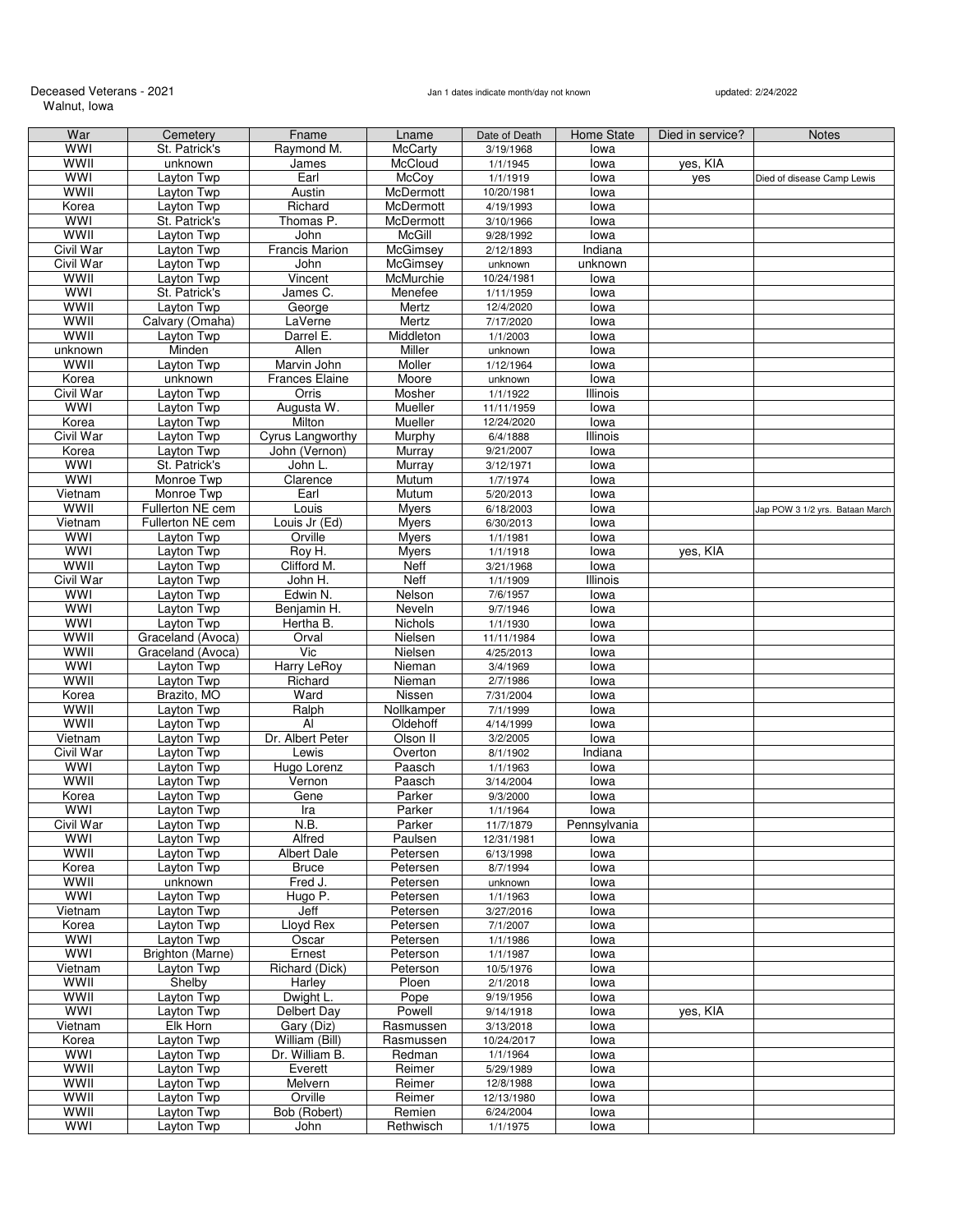# Deceased Veterans - 2021<br>Walnut, Iowa

## Jan 1 dates indicate month/day not known updated: 2/24/2022

| War              | Cemetery                  | Fname                           | Lname              | Date of Death           | Home State   | Died in service? | <b>Notes</b>                   |
|------------------|---------------------------|---------------------------------|--------------------|-------------------------|--------------|------------------|--------------------------------|
| Vietnam          | Layton Twp                | Frank                           | Reyna Sr.          | 4/5/2019                | lowa         |                  |                                |
| WWII             | Graceland (Avoca)         | Ralph                           | Ridnour            | 6/11/2015               | lowa         |                  |                                |
| WWII             | St. Patrick's             | Walter                          | Rieck              | 12/3/2001               | lowa         |                  |                                |
| WWI              | St. Patrick's             | Clarence                        | Robinson           | 8/13/1971               | lowa         |                  |                                |
| <b>WWI</b>       | St. Patrick's             | Gerald F.                       | Robinson           | 9/29/1956               | lowa         |                  |                                |
| Vietnam          | California                | Ronald                          | Rock               | 3/1/2020                | lowa         |                  | Bay of Pigs                    |
| WWII             | St. Patrick's             | John D. (Rocky)                 | Rockwell           | 7/6/1977                | lowa         |                  |                                |
| <b>WWII</b>      | Layton Twp                | Lawrence                        | Rossmann           | 7/13/1997               | lowa         |                  |                                |
| WWII             | Monroe Twp                | Robert                          | Rounds             | 3/15/1993               | lowa         |                  |                                |
| WWII             | St. Patrick's             | William Joseph                  | Rowe               | 9/18/1982               | lowa         |                  |                                |
| Korea, Vietnam   | Graceland (Avoca)         | Loren                           | Russmann           | 2/3/2009                | lowa         |                  |                                |
| Vietnam          | Layton Twp                | James(Augie)                    | Sampson            | 6/20/2019               | lowa         |                  |                                |
| Vietnam          | Mississippi<br>Layton Twp | Robert W.                       | Sampson            | 4/8/1969                | lowa         |                  |                                |
| Vietnam<br>WWII  | Layton Twp                | Walter<br>Gilbert               | Sampson<br>Scheef  | 10/26/2014<br>4/16/1999 | lowa         |                  |                                |
| WWII             | Layton Twp                | Albert                          | Schirm             | 6/14/2017               | lowa<br>lowa |                  |                                |
| WWII             | Layton Twp                | Clarence                        | Schlicht           | 7/1/1992                | lowa         |                  |                                |
| <b>WWI</b>       | Layton Twp                | Harry                           | Schlicht           | 1/1/1976                | lowa         |                  |                                |
| <b>WWI</b>       | Layton Twp                | Homer                           | Schlotfeldt        | 1/1/1968                | lowa         |                  |                                |
| WWI              | Layton Twp                | Leah K.                         | Schlotfeldt        | 1/1/1918                | lowa         | yes              | died of spanish flu Camp Dodge |
| <b>WWI</b>       | Layton Twp                | John                            | Schluter           | 1/1/1968                | lowa         |                  |                                |
| Civil War        | Layton Twp                | W. David                        | Schoeneman         | 1/12/1897               | Wisconsin    |                  |                                |
| <b>WWII</b>      | unknown                   | Lloyd                           | Schroeder          | 1/1/2011                | lowa         |                  |                                |
| Vietnam          | Layton Twp                | Daryl                           | Schuttloffel       | 8/27/2001               | lowa         |                  |                                |
| WWII             | California                | John                            | Sharp              | 8/8/1943                | lowa         | yes              | drowned in Colorado River      |
| WWII             | Layton Twp                | Don                             | Sharp              | 1/15/2014               | lowa         |                  |                                |
| Korea            | Van Meter                 | Larry                           | Shepherd           | 4/4/2018                | lowa         |                  | lowa Veterans Cemetery         |
| WWII             | Layton Twp                | Arnold                          | <b>Sievers</b>     | 3/2/2001                | lowa         |                  |                                |
| <b>WWII</b>      | Phoenix AZ                | <b>Francis Earl</b>             | Sievers            | 6/24/2014               | lowa         |                  | National Memorial Cemetery     |
| WWI              | Layton Twp                | <b>Fred William</b>             | Sievers            | 9/3/1959                | lowa         |                  |                                |
| <b>WWII</b>      | Layton Twp                | Herbert L.                      | Sievers            | 9/24/1969               | lowa         |                  |                                |
| Vietnam          | Oregon                    | Larry (Quicky)                  | Sievers            | 5/20/2012               | lowa         |                  |                                |
| <b>WWII</b>      | Layton Twp                | Orville                         | Sievers            | 11/16/1987              | lowa         |                  |                                |
| WWII             | Layton Twp                | Ralph                           | Sievers            | 12/28/1974              | lowa         |                  |                                |
| <b>WWII</b>      | Layton Twp                | Raymond                         | Sievers            | 9/27/1976               | lowa         |                  |                                |
| WWII             | Layton Twp                | Roy                             | Sievers            | 9/15/1990               | lowa         |                  |                                |
| WWII             | Graceland (Avoca)         | William F. (Bill)               | Sievers            | 7/28/2009               | lowa         |                  |                                |
| Vietnam          | Layton Twp                | Gary                            | Sievers Sr.        | 1/10/2016               | lowa         |                  |                                |
| Span-Am          | Layton Twp                | Nathaniel E.                    | Sims               | 3/28/1898               | Nebraska     | yes, KIA         | died in battle, Manila         |
| <b>Civil War</b> | unknown                   | Joshua                          | Smart              | unknown                 | unknown      |                  |                                |
| Korea            | Layton Twp                | Dale                            | Smathers           | 7/7/1985                | lowa         |                  | buried at sea                  |
| <b>WWII</b>      | Layton Twp                | Rondo                           | Smathers           | 3/1/2008                | lowa         |                  |                                |
| WWI              | Layton Twp                | Winford S.                      | Smathers           | 1/1/1983                | lowa         |                  |                                |
| Korea            | Layton Twp                | Clifford                        | Smith              | 7/11/2014               | lowa         |                  |                                |
| Span-Am          | St. Patrick's             | Frank                           | Smith              | 2/20/1901               | lowa         |                  |                                |
| WWI              | St. Patrick's             | Genevieve Backus                | Smith              | 5/1/1976                | lowa         |                  |                                |
| Civil War        | unknown                   | Watt                            | Smith              | unknown                 | unknown      |                  |                                |
| WWII<br>Korea    | Plattsmouth NE<br>unknown | <b>Walter Richard</b><br>Eugene | Snyder<br>Sorensen | 1/17/1998<br>8/18/1992  | lowa<br>lowa |                  |                                |
| <b>WWI</b>       | Layton Twp                | Bernhardt                       | Sornsen            | 1/1/1945                | lowa         |                  | no info                        |
| WWI              | Layton Twp                | Julius                          | Sornsen            | 12/14/1933              | lowa         |                  |                                |
| Civil War        | Layton Twp                | Irad T.                         | Spangler           | 9/24/1911               | Pennsylvania |                  |                                |
| Civil War        | Layton Twp                | Jerome C.                       | Spangler           | 4/14/1932               | Pennsylvania |                  | ast survivor Civil War         |
| WWI              | Layton Twp                | Robert H.                       | Spangler           | 1/1/1934                | lowa         |                  |                                |
| <b>WWII</b>      | Layton Twp                | John                            | Stahl              | 8/17/1985               | lowa         |                  |                                |
| none             | Marne                     | Tim                             | Stein              | 7/14/2014               | lowa         |                  |                                |
| WWII             | Graceland (Avoca)         | Otto                            | Stoltenberg        | 4/11/1997               | lowa         |                  |                                |
| Civil War        | Layton Twp                | J.C.                            | Stover             | 8/1/1880                | unknown      |                  |                                |
| WWII             | Atlantic                  | John (Bob)                      | <b>Struthers</b>   | 3/14/1971               | lowa         |                  |                                |
| <b>WWI</b>       | St. Patrick's             | Cecil C.                        | Stuart             | 12/6/1966               | lowa         |                  |                                |
| <b>WWII</b>      | St. Patrick's             | John William                    | Stuart             | 12/17/1963              | lowa         |                  |                                |
| Korea            | St. Patrick's             | Robert                          | Stuart             | 1/14/2021               | lowa         |                  |                                |
| Korea            | Layton Twp                | James                           | Suhr               | 12/9/1999               | lowa         |                  |                                |
| Korea            | Layton Twp                | Darrell                         | Sunderman          | 11/12/2008              | lowa         |                  |                                |
| WWII             | Lyman                     | Ralph                           | Sunderman          | 1/10/1976               | lowa         |                  |                                |
| WWII             | Layton Twp                | Henry                           | Thiessen           | 1/1/1977                | lowa         |                  |                                |
| WWI              | Layton Twp                | Andrew                          | Thompson           | 1/1/1919                | lowa         |                  |                                |
| WWI              | Layton Twp                | Leo Mayne                       | Thompson           | 1/1/1918                | lowa         | yes              | died of pneumonia Colorado     |
| Civil War        | Layton Twp                | Thomas J.                       | Thompson           | 6/22/1920               | lowa         |                  |                                |